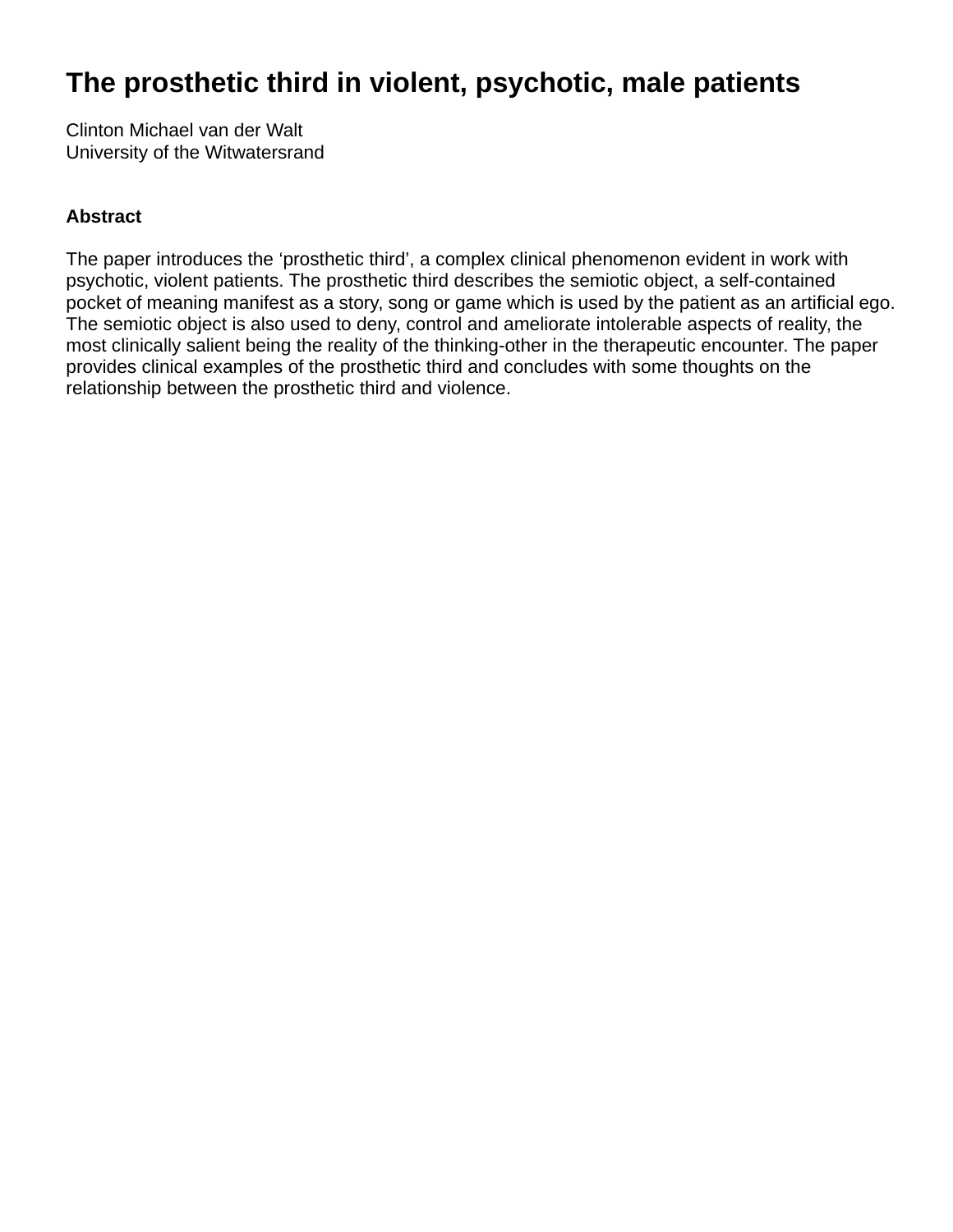# **A phenomenological perspective on the unconscious**

Jacki Watts University of the Witwatersrand

#### **Abstract**

This paper uses the focus on the unconscious of classical psychoanalysis to bridge the theoretical perspectives of phenomenology and psychoanalysis. To this end Freud's theorizing of the unconscious is dialogued with phenomenological understandings. The paper is built around a number of seminal phenomenological concepts: Heidegger's view of man as embedded in his relatedness to his world, Fischer's research on self deception, and Merleau-Ponty's conceptualizations of man as both the subject of experience and the experience itself. Self-awareness is characterized by a central 'blindness' due to experience being initially lived pre-linguistically. As a central feature of the dynamic unconscious, repression, a form of self-deception, is based on our need to keep unknown to ourselves that which is already known through our symptoms and lived experience. A phenomenological understanding highlights that the unconscious is both the ground of experience and that through which experience is known. These concepts convey that we live embedded in already given meanings due to our relatedness to a shared world, but these meanings cannot always be authentically faced. Despite our defensive attempts to deny or negate these meanings we inevitably live these in the pre-reflective foundation of our experience. A clinical vignette is provided to illustrate this phenomenological understanding.